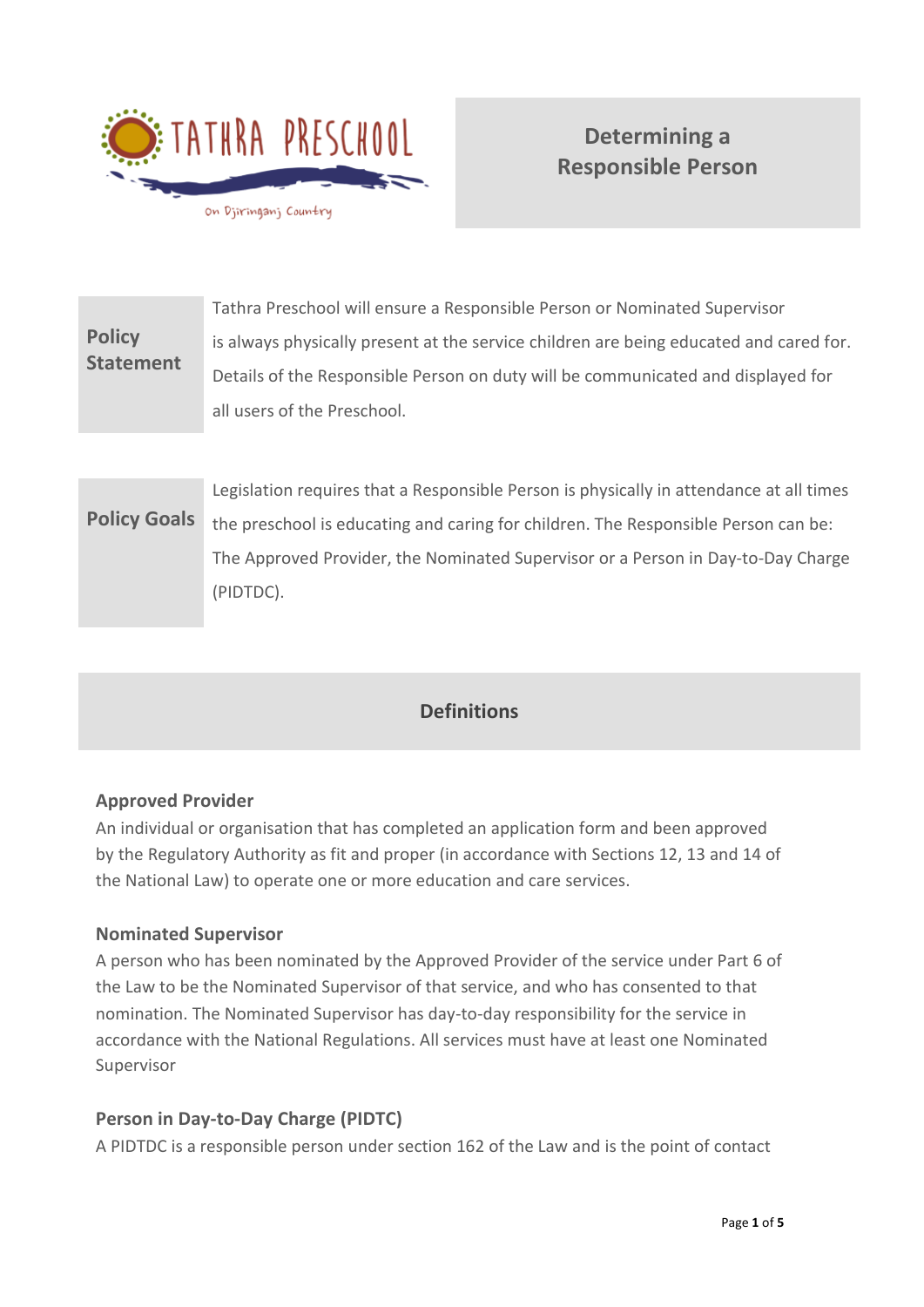for parents and staff. A service does not need to have a PIDTDC if a nominated supervisor or approved provider is the responsible person at the service.

## **Strategies: How will it be done?**

#### **Criteria to be Determined a Nominated Supervisor**

Individuals at the preschool who are considered appropriate for the role of Nominated Supervisor must meet the following requirements:

- $\triangleright$  Current and practical knowledge of the day-to-day responsibilities of being an educator at the Preschool, including how to work through unexpected problems.
- $\triangleright$  Must be over 18 years of age.
- $\triangleright$  Must have completed the child protection training (if any) required in their state or territory.
- $\triangleright$  Demonstrate a sound understanding of:
	- Education and Care Services National Law Act 2010, and the Education and Care Service Services National Regulations 2011
	- Equal Opportunity Employment Conditions
	- Health and Safety, including Child Protection responsibilities
	- Privacy, Confidentiality and Equal Opportunity/Anti-Discrimination policies and procedures; and
	- Tathra Preschool policies and procedures.

Consideration will be also given regarding whether the individual has been subject to compliance action or disciplinary proceedings under a children's services law, education law, or a previous education and care services law, in any state or territory. Candidates will be asked to submit a Compliance History Statement.

#### **Placing a Person in Day to Day Charge**

The Approved Provider is responsible for ensuring the safety and wellbeing of children at the service and will consider a person's qualifications, experience and age when deciding whether they are suitable to be placed in day-to-day charge.

A person may be placed in day-to-day charge of the service, when: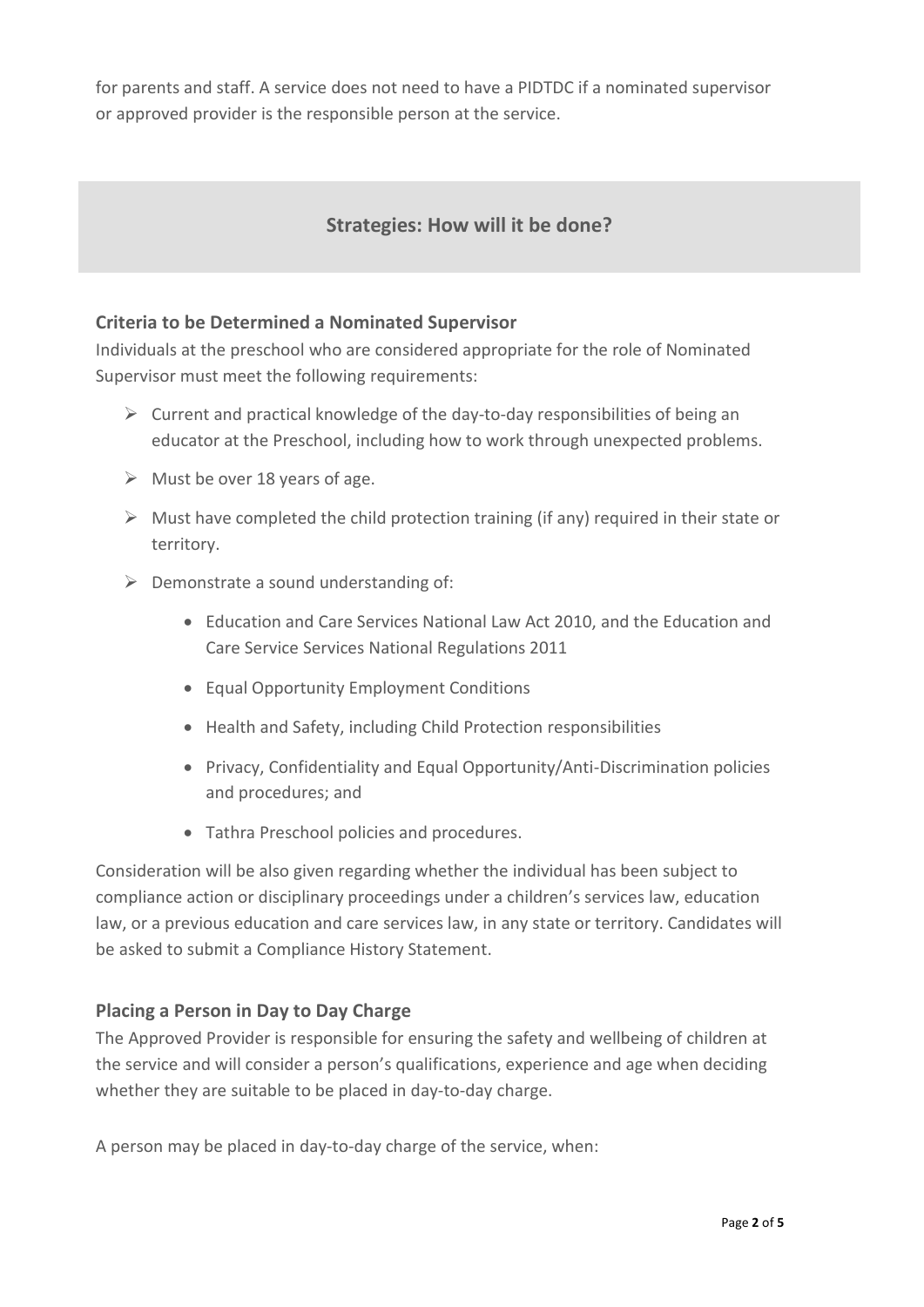- $\triangleright$  The Approved Provider or Nominated Supervisor identifies that they meet the criteria required under r117B and 117C and
- $\triangleright$  They give their written consent to be placed in day-to-day charge of the Preschool.

# **Role and Responsibilities**

#### **Approved Provider will**

- $\triangleright$  Ensure there is a Responsible Person (refer to Background and Definitions) on the premises at all times the preschool is delivering education and care programs for children.
- $\triangleright$  Ensure that the name and position of the Nominated Supervisor in charge of the service is displayed and easily visible from the main entrance of the service (National Law: Section 172).
- $\triangleright$  Ensure that the name of each Nominated Supervisor or Responsible Person is displayed prominently at the preschool.
- $\triangleright$  Notify the Regulatory Authority in writing if there is a change of person in the role of Nominated Supervisor (Section 56, Regulation 35).
- $\triangleright$  Ensure that, in the absence from the service premises of a Nominated Supervisor, a person is placed in day-to-day charge of the service as the Responsible Person.
- $\triangleright$  Ensure that the Nominated Supervisor and educators have a sound understanding of a person placed in day-to-day charge of the preschool.
- $\triangleright$  Maintain records with information relating to each Nominated Supervisor (r146).
- $\triangleright$  Maintain records relating to the Responsible Person (r150) including the name of the Responsible Person for each time that children are being educated and cared for by the preschool.

#### **Nominated Supervisor will**

- $\triangleright$  Provide written consent to accept the role of nominated supervisor.
- $\triangleright$  Ensure that, in their absence from the preschool premises, a Responsible Person is placed in day-to-day charge of the preschool.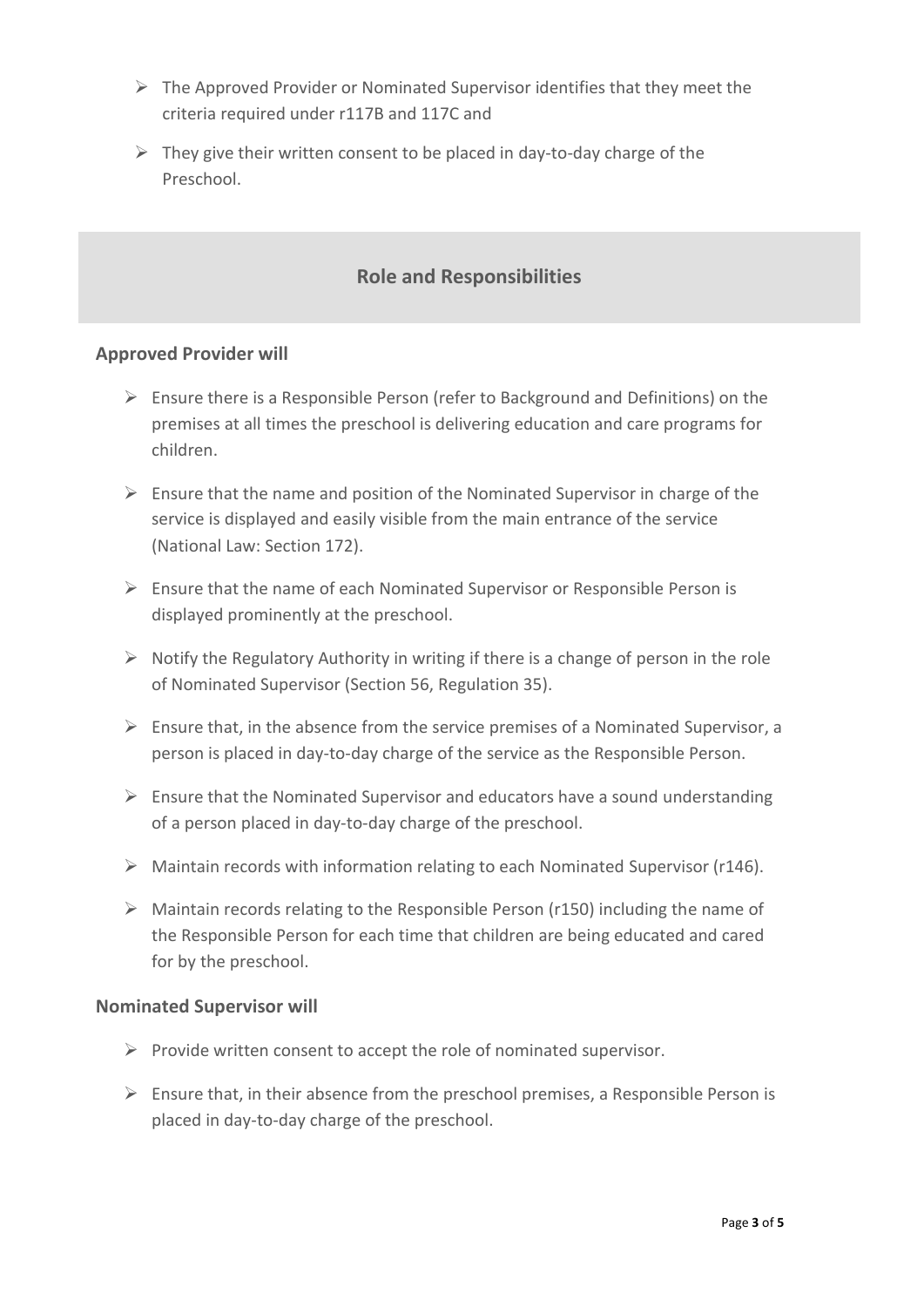- $\triangleright$  Ensure they have a sound understanding of the role of being placed in Day-to-day charge of the preschool.
- $\triangleright$  Ensure that the name and position of the person in day-to-day charge of the preschool is displayed and easily visible from the main entrance of the preschool.
- $\triangleright$  Develop rosters in accordance with the availability of Responsible Persons, hours of operations and the attendance patterns of children.
- ➢ Notify the Approved Provider and the Regulatory Authority within 7 days of any changes to their personal situation, including a change in mailing address, circumstances that affect their status as fit and proper, such as the suspension or cancellation of a Working with Children Check card or teacher registration, or if they are subject to disciplinary proceedings

#### **Person in Day-to-Day Charge (PIUDTC) will**

- $\triangleright$  Provide written consent to accept the role of Responsible Person.
- $\triangleright$  Check that the name and position of the responsible person in Charge of the preschool is displayed and easily visible from the main entrance of the preschool.
- ➢ Ensure they have a sound understanding of the role of Responsible Person.
- $\triangleright$  Understand that a Person in Day-to-Day charge of an approved service does not have the same responsibilities under the National Law as the Nominated Supervisor

#### **Families will**

- $\triangleright$  Have access to this policy on the preschool website and will develop an understanding of the policy as part of enrolment induction.
- $\triangleright$  Being aware of the Responsible Person at the service on a daily basis.

## **Monitor, Evaluation and Review**

This policy will be monitored to ensure compliance with legislative requirements and unless deemed necessary through the identification of practice gaps, the service will review this Policy every two years.

Families and staff are essential stakeholders in the policy review process and will be given opportunity and encouragement to be actively involved.